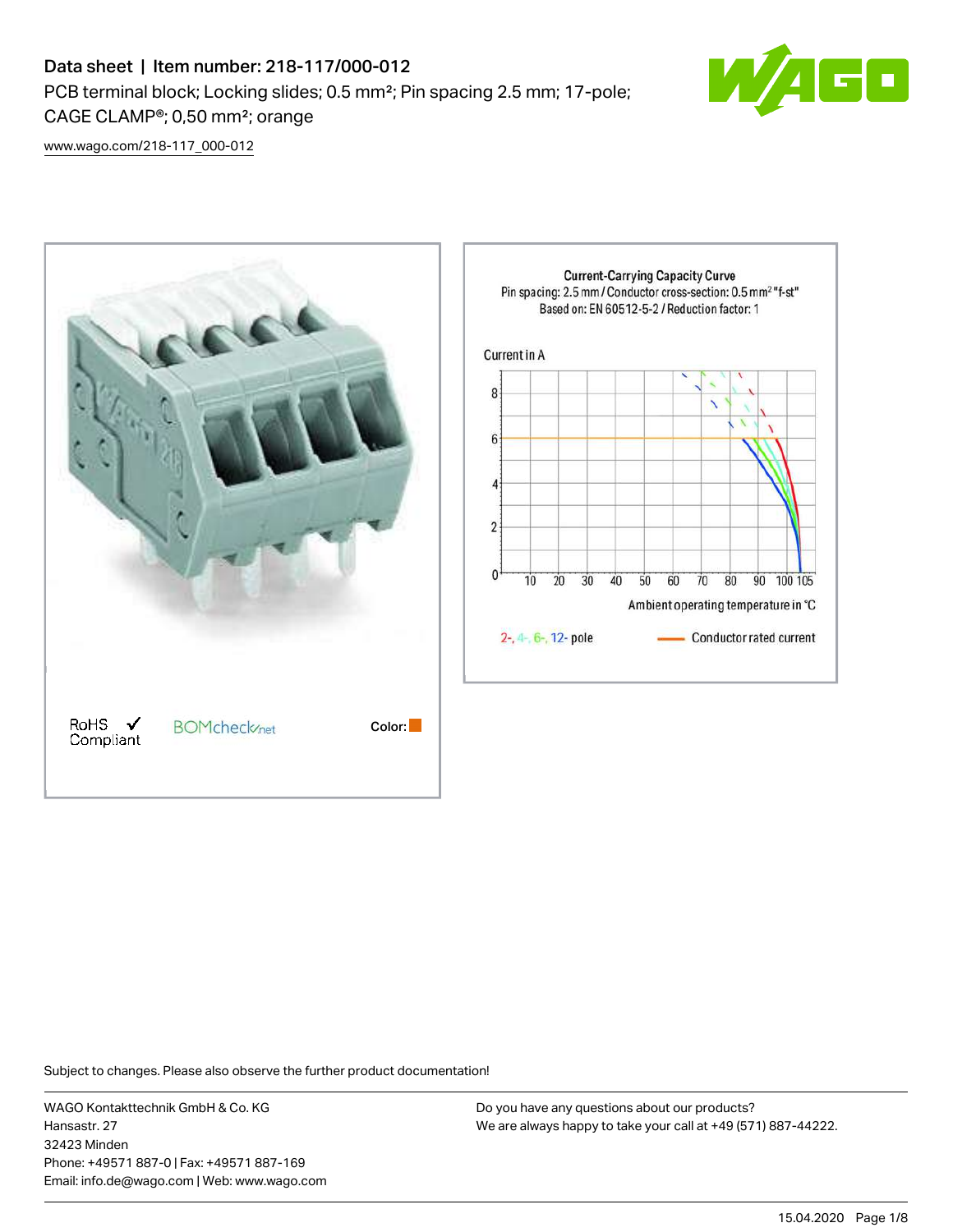



#### Item description

- П Terminal strips are just 8.1 mm tall and feature an innovative, locking slide-actuated CAGE CLAMP®
- $\blacksquare$ Several clamping units can be held open simultaneously
- П Easily terminate stranded conductors in

tight spaces (e.g., bus connectors)

## Data Electrical data

## Ratings per IEC/EN 60664-1

| Ratings per                     | IEC/EN 60664-1 |
|---------------------------------|----------------|
| Rated voltage (III / 3)         | 80 V           |
| Rated impulse voltage (III / 3) | $2.5$ kV       |
| Rated voltage (III / 2)         | 160 V          |
| Rated impulse voltage (III / 2) | $2.5$ kV       |
| Rated voltage (II / 2)          | 320 V          |
| Rated impulse voltage (II / 2)  | $2.5$ kV       |
| Rated current                   | 6A             |

Subject to changes. Please also observe the further product documentation!

WAGO Kontakttechnik GmbH & Co. KG Hansastr. 27 32423 Minden Phone: +49571 887-0 | Fax: +49571 887-169 Email: info.de@wago.com | Web: www.wago.com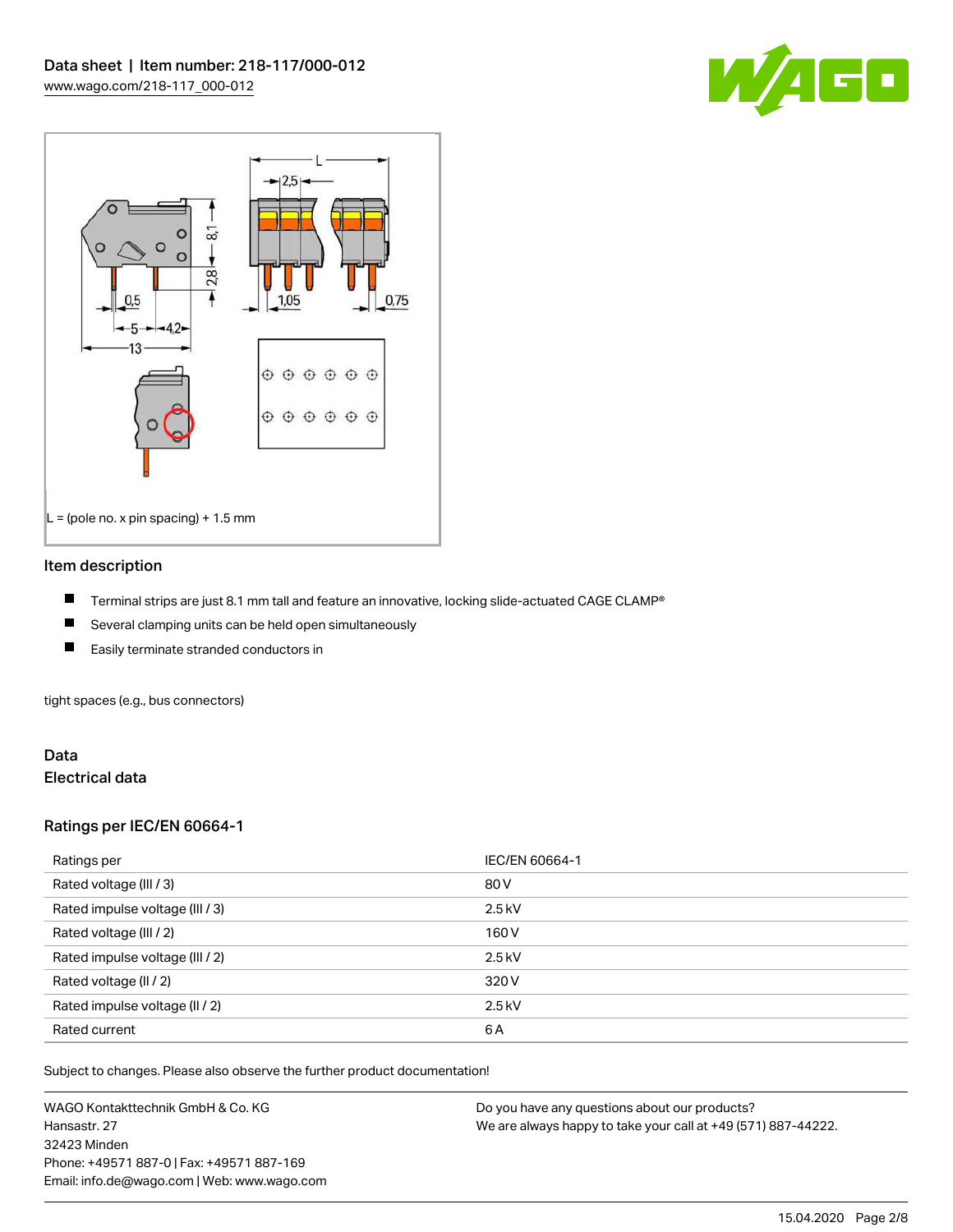

Legend (ratings) (III / 2) ≙ Overvoltage category III / Pollution degree 2

## Approvals per UL 1059

| Rated voltage UL (Use Group B) | 150 V          |
|--------------------------------|----------------|
| Rated current UL (Use Group B) |                |
| Approvals per                  | <b>UL 1059</b> |

# Approvals per CSA

| Rated voltage CSA (Use Group B) | 150 V |
|---------------------------------|-------|
| Rated current CSA (Use Group B) |       |

# Connection data

| Connection technology                                       | CAGE CLAMP®                                                              |
|-------------------------------------------------------------|--------------------------------------------------------------------------|
| <b>Actuation type</b>                                       | Slider                                                                   |
| Solid conductor                                             | $0.080.5$ mm <sup>2</sup> / 28  20 AWG                                   |
| Fine-stranded conductor                                     | $0.080.5$ mm <sup>2</sup> / 28  20 AWG                                   |
| Fine-stranded conductor with ferrule with plastic collar    | $0.25$ mm <sup>2</sup>                                                   |
| Fine-stranded conductor with ferrule without plastic collar | $0.25$ mm <sup>2</sup>                                                   |
| Strip length                                                | $56$ mm $/ 0.20.24$ inch                                                 |
| Conductor entry angle to the PCB                            | $40^{\circ}$                                                             |
| No. of poles                                                | 17                                                                       |
| Total number of connection points                           | 17                                                                       |
| Total number of potentials                                  | 17                                                                       |
| Number of connection types                                  | 1                                                                        |
| Number of levels                                            | 1                                                                        |
| Note (conductor cross-section)                              | Terminating 0.75 mm <sup>2</sup> /18 AWG conductors is possible; however |
|                                                             | insulation diameter allows only every other clamping unit to be          |
|                                                             | terminated with this conductor size.                                     |

# Geometrical Data

| Pin spacing             | 2,5 mm / 0.098 inch  |
|-------------------------|----------------------|
| Width                   | 44 mm / 1.732 inch   |
| Height                  | 10,9 mm / 0.429 inch |
| Height from the surface | 8,1 mm / 0.319 inch  |
| Depth                   | 13 mm / 0.512 inch   |
| Solder pin length       | $2.8$ mm             |
| Solder pin dimensions   | $0.5 \times 0.75$ mm |

Subject to changes. Please also observe the further product documentation!

WAGO Kontakttechnik GmbH & Co. KG Hansastr. 27 32423 Minden Phone: +49571 887-0 | Fax: +49571 887-169 Email: info.de@wago.com | Web: www.wago.com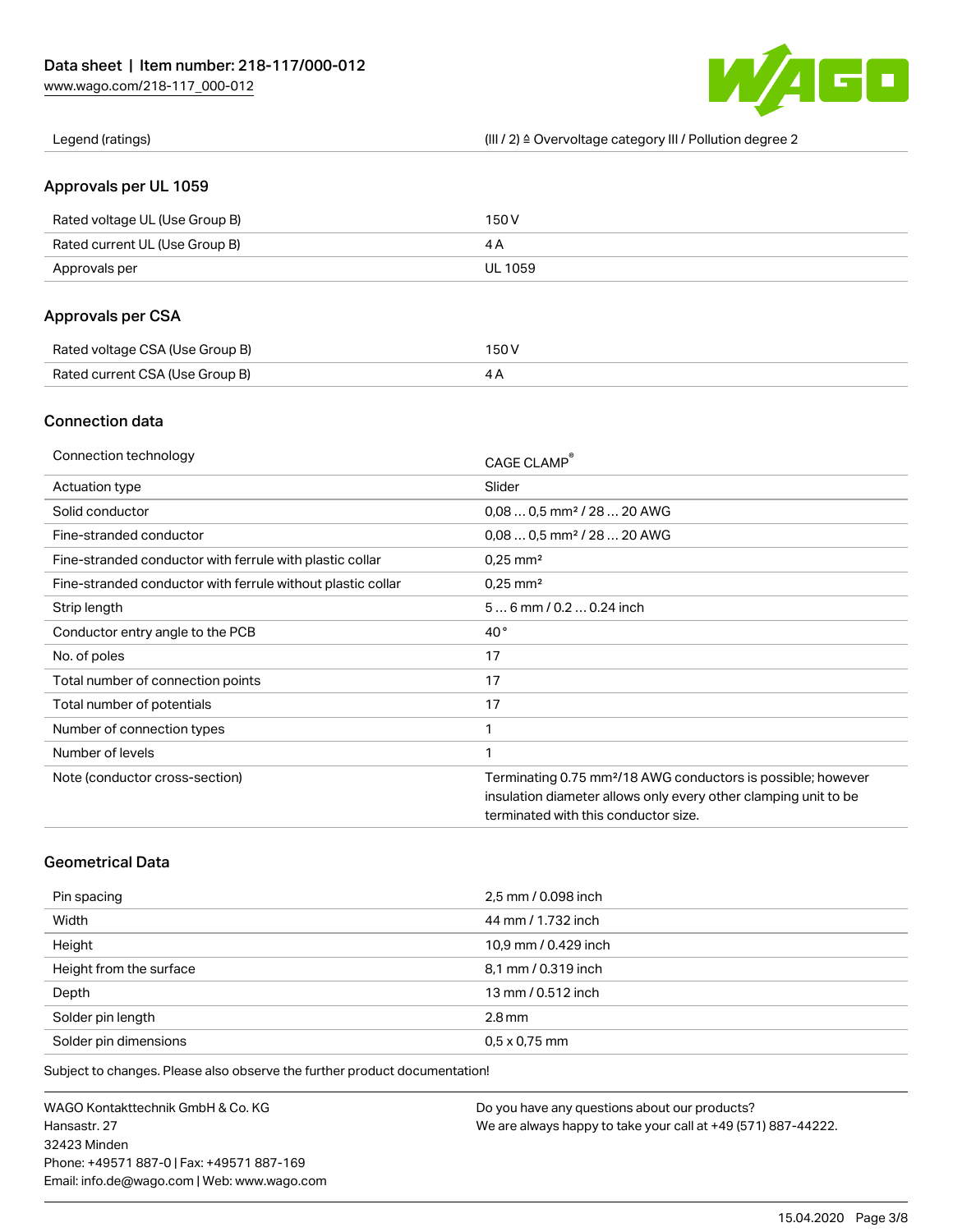

| Drilled hole diameter (tolerance) | $\cdot$<br>' mm |
|-----------------------------------|-----------------|
|-----------------------------------|-----------------|

## PCB contact

| PCB contact                         | THT                                      |
|-------------------------------------|------------------------------------------|
| Solder pin arrangement              | over the entire terminal strip (in-line) |
| Number of solder pins per potential |                                          |

## Material Data

| Color                       | orange                                 |
|-----------------------------|----------------------------------------|
| Material group              |                                        |
| Insulating material         | Polyamide 66 (PA 66)                   |
| Flammability class per UL94 | V <sub>0</sub>                         |
| Clamping spring material    | Chrome nickel spring steel (CrNi)      |
| Contact material            | Electrolytic copper (E <sub>Cu</sub> ) |
| Contact plating             | tin-plated                             |
| Fire load                   | 0.071 MJ                               |
| Weight                      | 5.5g                                   |
|                             |                                        |

# Environmental Requirements

#### Commercial data

| Do.<br>type | BOX   |
|-------------|-------|
| <b>GTIN</b> | ארחת' |

# Approvals / Certificates

#### Country specific Approvals

| Logo | Approval                               | <b>Additional Approval Text</b> | Certificate<br>name |
|------|----------------------------------------|---------------------------------|---------------------|
| Æ    | <b>CSA</b><br>DEKRA Certification B.V. | C22.2 No. 158                   | 1565656             |
|      |                                        |                                 |                     |

#### UL-Approvals

| Approval<br>Logo |                                                                            |                                 |      |
|------------------|----------------------------------------------------------------------------|---------------------------------|------|
|                  |                                                                            | <b>Additional Approval Text</b> | name |
|                  | Subject to changes. Please also observe the further product documentation! |                                 |      |

WAGO Kontakttechnik GmbH & Co. KG Hansastr. 27 32423 Minden Phone: +49571 887-0 | Fax: +49571 887-169 Email: info.de@wago.com | Web: www.wago.com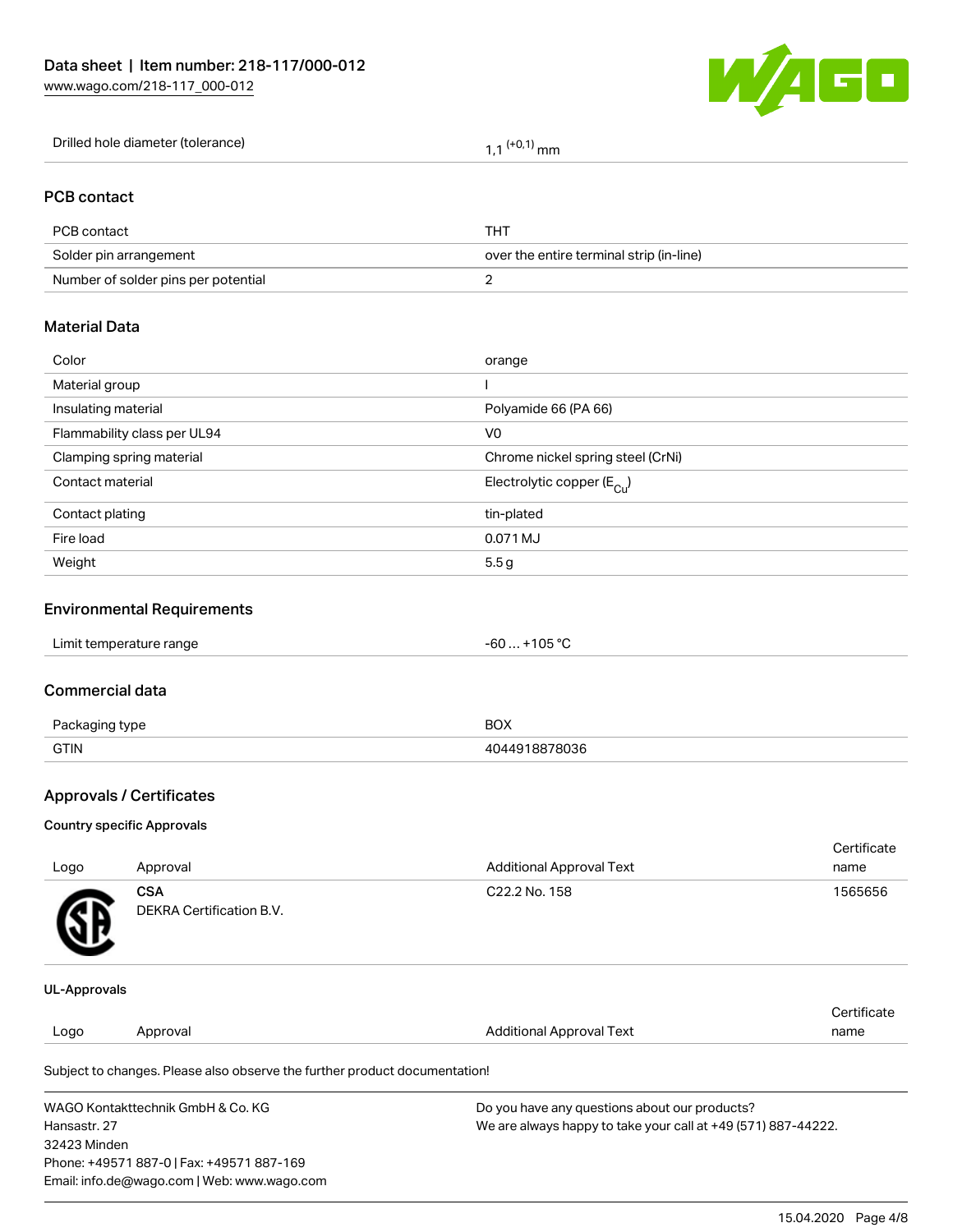



UL 1059 20190630-E45172

Counterpart

# Compatible products

|         | Marking accessories                                                                                                                                                                             |                                      |
|---------|-------------------------------------------------------------------------------------------------------------------------------------------------------------------------------------------------|--------------------------------------|
|         | Item no.: 210-331/250-202<br>Marking strips; as a DIN A4 sheet; MARKED; 1-16 (400x); Height of marker strip: 2.3 mm/0.091 in; Strip<br>length 182 mm; Horizontal marking; Self-adhesive; white  | www.wago.com/210-331<br>/250-202     |
|         | Item no.: 210-331/250-204<br>Marking strips; as a DIN A4 sheet; MARKED; 17-32 (400x); Height of marker strip: 2.3 mm/0.091 in; Strip<br>length 182 mm; Horizontal marking; Self-adhesive; white | www.wago.com/210-331<br>$/250 - 204$ |
|         | Item no.: 210-331/250-206<br>Marking strips; as a DIN A4 sheet; MARKED; 33-48 (400x); Height of marker strip: 2.3 mm/0.091 in; Strip<br>length 182 mm; Horizontal marking; Self-adhesive; white | www.wago.com/210-331<br>/250-206     |
|         | Item no.: 210-331/250-207<br>Marking strips; as a DIN A4 sheet; MARKED; 1-48 (100x); Height of marker strip: 2.3 mm/0.091 in; Strip<br>length 182 mm; Horizontal marking; Self-adhesive; white  | www.wago.com/210-331<br>/250-207     |
| ferrule |                                                                                                                                                                                                 |                                      |
|         | Item no.: 216-131<br>Ferrule; Sleeve for 0.25 mm <sup>2</sup> / AWG 24; uninsulated; electro-tin plated                                                                                         | www.wago.com/216-131                 |
|         | Item no.: 216-151<br>Ferrule; Sleeve for 0.25 mm <sup>2</sup> / AWG 24; uninsulated; electro-tin plated                                                                                         | www.wago.com/216-151                 |
|         | Item no.: 216-301<br>Ferrule; Sleeve for 0.25 mm <sup>2</sup> / AWG 24; insulated; electro-tin plated; yellow                                                                                   | www.wago.com/216-301                 |
|         | Item no.: 216-321<br>Ferrule; Sleeve for 0.25 mm <sup>2</sup> / AWG 24; insulated; electro-tin plated; yellow                                                                                   | www.wago.com/216-321                 |
| check   |                                                                                                                                                                                                 |                                      |
|         | Item no.: 735-500<br>Test pin; 1 mm Ø; with solder connection for test wire                                                                                                                     | www.wago.com/735-500                 |
| tools   |                                                                                                                                                                                                 |                                      |

Subject to changes. Please also observe the further product documentation!

WAGO Kontakttechnik GmbH & Co. KG Hansastr. 27 32423 Minden Phone: +49571 887-0 | Fax: +49571 887-169 Email: info.de@wago.com | Web: www.wago.com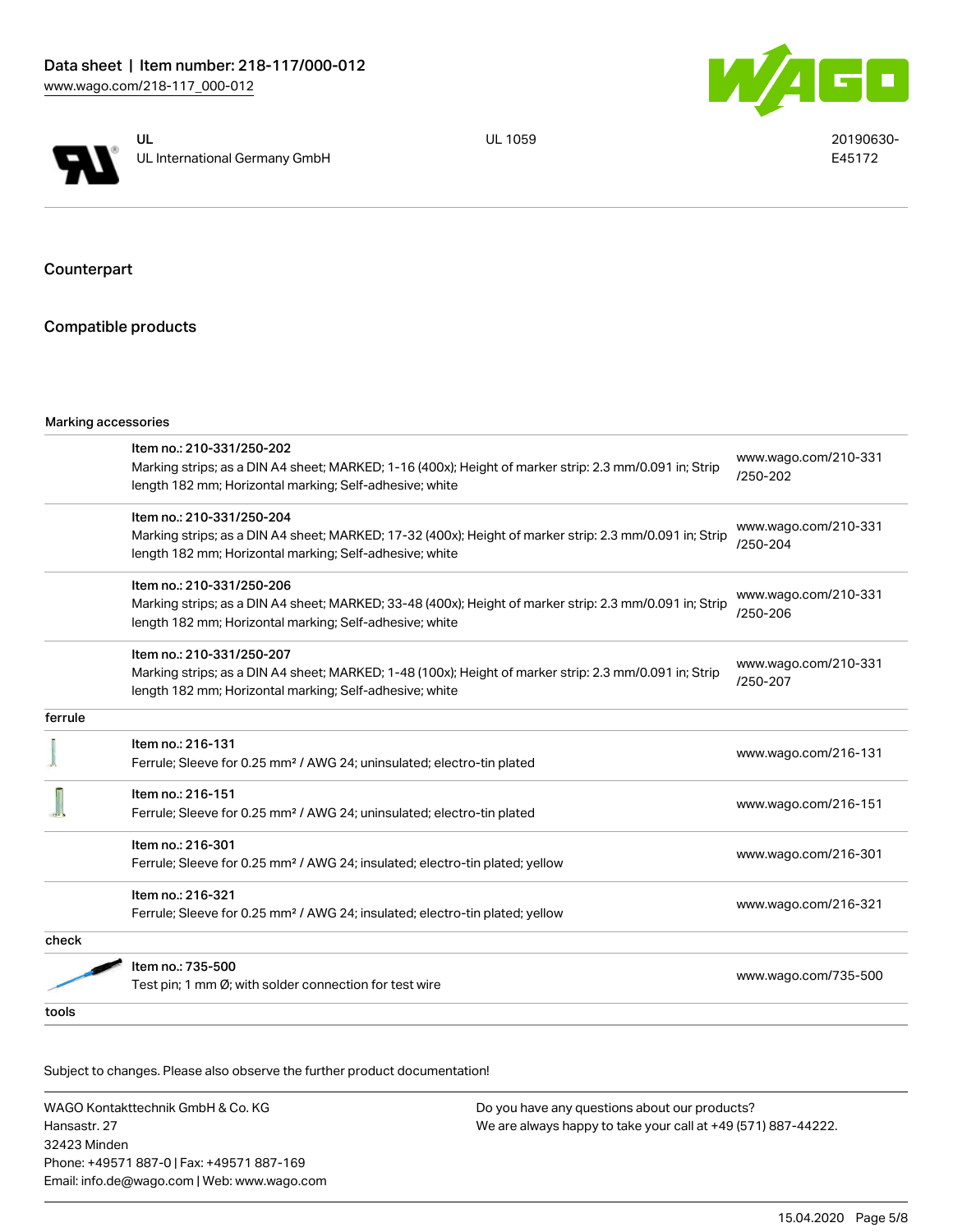

|                                                                                                                                                                        | Item no.: 210-647<br>Operating tool; Blade: 2.5 x 0.4 mm; with a partially insulated shaft |             |                      | www.wago.com/210-647 |
|------------------------------------------------------------------------------------------------------------------------------------------------------------------------|--------------------------------------------------------------------------------------------|-------------|----------------------|----------------------|
|                                                                                                                                                                        | Item no.: 210-719<br>Operating tool; Blade: 2.5 x 0.4 mm; with a partially insulated shaft |             | www.wago.com/210-719 |                      |
| <b>Downloads</b>                                                                                                                                                       |                                                                                            |             |                      |                      |
|                                                                                                                                                                        | Documentation                                                                              |             |                      |                      |
|                                                                                                                                                                        | <b>Additional Information</b>                                                              |             |                      |                      |
|                                                                                                                                                                        | Technical explanations                                                                     | Apr 3, 2019 | pdf<br>3.6 MB        | Download             |
|                                                                                                                                                                        | CAD/CAE-Data                                                                               |             |                      |                      |
| CAD data                                                                                                                                                               |                                                                                            |             |                      |                      |
|                                                                                                                                                                        |                                                                                            |             |                      |                      |
|                                                                                                                                                                        | 2D/3D Models 218-117/000-012                                                               |             | <b>URL</b>           | Download             |
| <b>PCB Design</b>                                                                                                                                                      |                                                                                            |             |                      |                      |
| Symbol and Footprint 218-117/000-012                                                                                                                                   |                                                                                            | <b>URL</b>  | Download             |                      |
| CAx data for your PCB design, consisting of "schematic symbols and PCB footprints",<br>allow easy integration of the WAGO component into your development environment. |                                                                                            |             |                      |                      |
|                                                                                                                                                                        | Supported formats:                                                                         |             |                      |                      |
| П                                                                                                                                                                      | Accel EDA 14 & 15                                                                          |             |                      |                      |
| ш                                                                                                                                                                      | Altium 6 to current version                                                                |             |                      |                      |
| ш                                                                                                                                                                      | Cadence Allegro                                                                            |             |                      |                      |
| ш                                                                                                                                                                      | DesignSpark                                                                                |             |                      |                      |
| Ш                                                                                                                                                                      | Eagle Libraries                                                                            |             |                      |                      |
| Ш                                                                                                                                                                      | KiCad                                                                                      |             |                      |                      |
| П                                                                                                                                                                      | <b>Mentor Graphics BoardStation</b>                                                        |             |                      |                      |
| П                                                                                                                                                                      | Mentor Graphics Design Architect                                                           |             |                      |                      |
| Ш                                                                                                                                                                      | Mentor Graphics Design Expedition 99 and 2000                                              |             |                      |                      |
| П                                                                                                                                                                      | OrCAD 9.X PCB and Capture                                                                  |             |                      |                      |
| ш                                                                                                                                                                      | PADS PowerPCB 3, 3.5, 4.X, and 5.X                                                         |             |                      |                      |
| ш                                                                                                                                                                      | PADS PowerPCB and PowerLogic 3.0                                                           |             |                      |                      |
| Ш                                                                                                                                                                      | PCAD 2000, 2001, 2002, 2004, and 2006                                                      |             |                      |                      |
| ш                                                                                                                                                                      | Pulsonix 8.5 or newer                                                                      |             |                      |                      |

**STL** 

Subject to changes. Please also observe the further product documentation!

WAGO Kontakttechnik GmbH & Co. KG Hansastr. 27 32423 Minden Phone: +49571 887-0 | Fax: +49571 887-169 Email: info.de@wago.com | Web: www.wago.com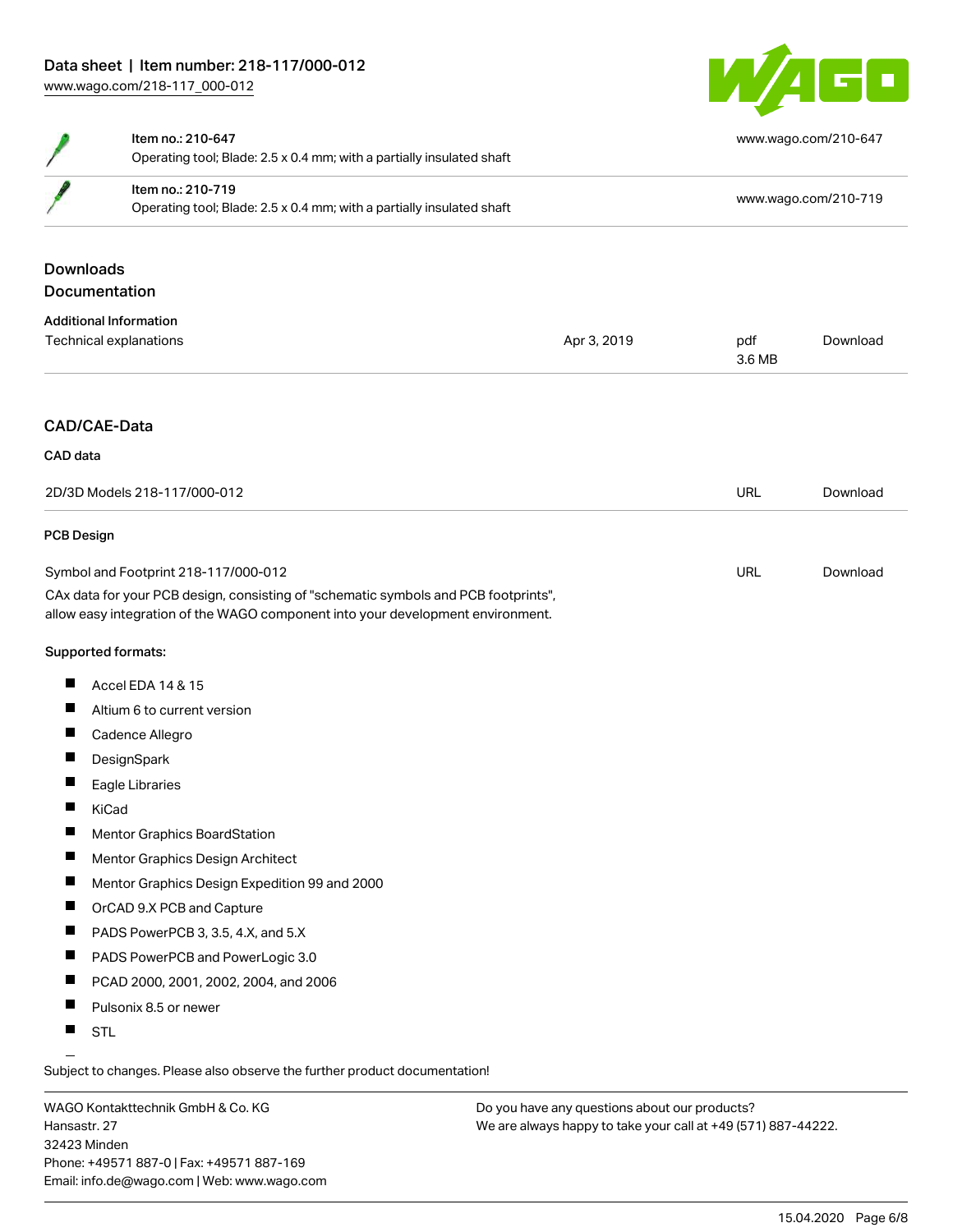- $\blacksquare$ 3D STEP
- $\blacksquare$ TARGET 3001!
- $\blacksquare$ View Logic ViewDraw
- $\blacksquare$ Quadcept
- П Zuken CadStar 3 and 4
- П Zuken CR-5000 and CR-8000

PCB Component Libraries (EDA), PCB CAD Library Ultra Librarian

# Installation Notes

#### Conductor termination



Terminating stranded conductors in confined spaces requires a great deal of patience, unless you use the new 218 Series PCB Terminal Strips. The clamping units of these strips can be held open during termination process via integrated locking slide.



Terminating 0.75 mm² (18 AWG) conductors is possible; however, insulation diameter allows only every other clamping unit to be terminated with this conductor size.



Conductor termination: To momentarily open the clamping unit, use screwdriver and then insert a stripped conductor. To open clamping unit for an extended period, move locking slide toward conductor entry hole. Then fully insert stripped conductor and move locking slide back to original position (also possible to perform with fingernail).

Subject to changes. Please also observe the further product documentation!

WAGO Kontakttechnik GmbH & Co. KG Hansastr. 27 32423 Minden Phone: +49571 887-0 | Fax: +49571 887-169 Email: info.de@wago.com | Web: www.wago.com